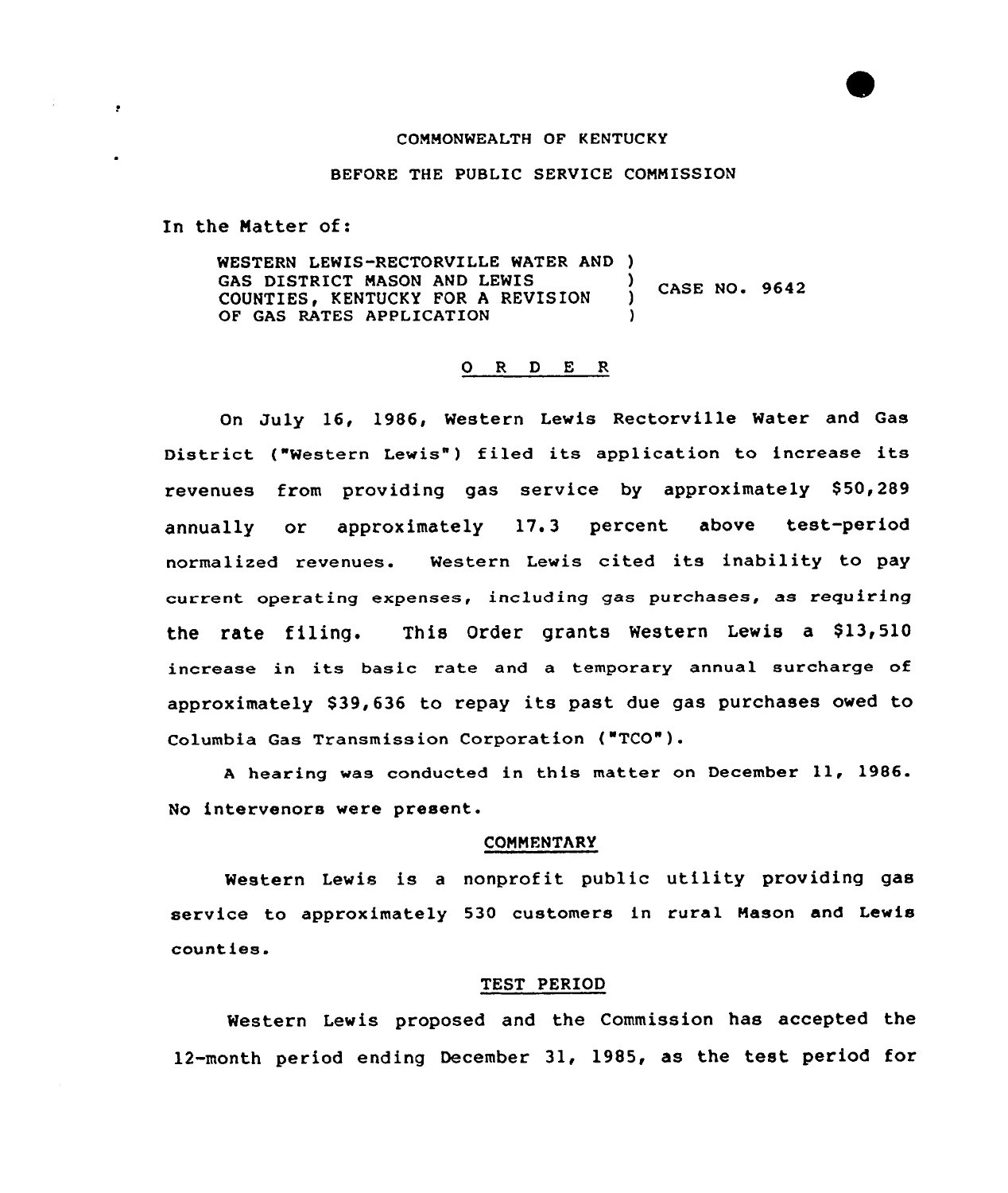determining the reasonableness of the proposed rates. In using the historical test period, the Commission has given full consideration to appropriate known and measurable changes found reasonable.

### STAFF AUDIT REPORT ADJUSTMENTS

In the course of its investigation in this case, the Commission's staff performed a limited audit to verify reported test year expenses and to determine what accounting or classification changes might be appropriate. The Commission's objective was to substantially reduce the need for written data requests, thus reducing the expense to Western Lewis. The staff audit report of Western Lewis' financial operations for the test year was filed aa <sup>a</sup> part of the record in this case on November ll, 1986.

The Commission hereby adopts the findings of that report to be used for rate-making purposes herein. Western Lewis filed no comments regarding the audit report.

After consideration of the pro forma adjustments proposed by Western Lewis, the Commission finds that they are known and measurable and reasonable and reflect normal and current operating conditions. Accordingly, Western Lewis' adjusted operating results are as follows:

|                                        | Test Year<br>Per Audit | Adjustments                                  | Test Year<br>Adjusted |
|----------------------------------------|------------------------|----------------------------------------------|-----------------------|
| Operating Revenues                     | \$309, 429             | (20.138)                                     | 5289, 291             |
| Operating Expenses<br>Operating Income | 293,867<br>\$15,562    | $\langle 3, 565 \rangle$<br>$\sqrt{16,5735}$ | 290,302<br>5 < 1,011  |

 $-2-$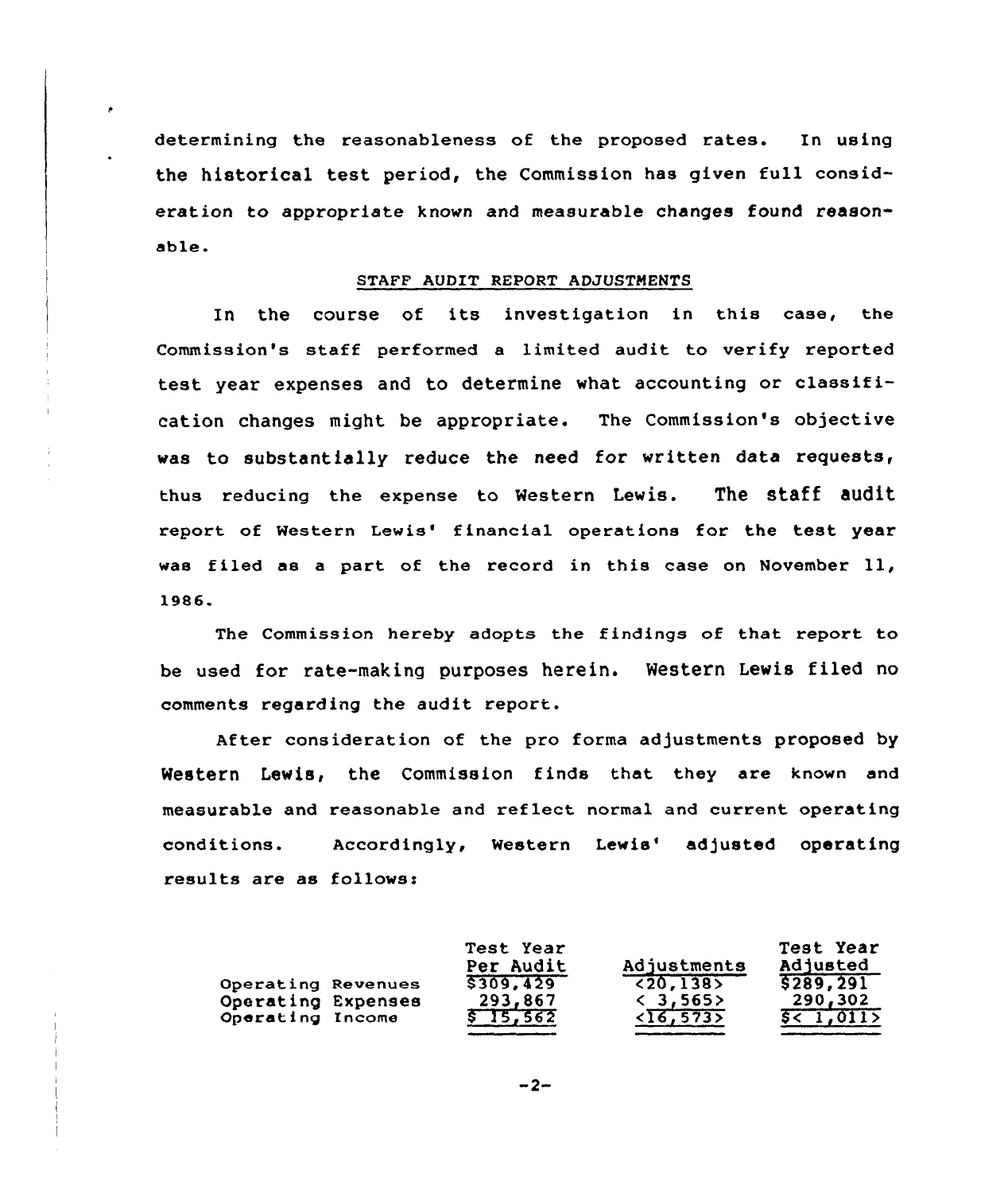### REVENUE REQUIREMENTS

Western Lewis proposed to include in its revenue requirements interest expense of \$23,033 annually, and principal payments of \$20,000 annually for the retirement of past due gas purchases which have accumulated to  $$161,033$ .<sup>1</sup> These items are considered in a following section under the surcharge heading.

Western Lewis has an average long-term debt service of approximately  $$10,416$  over the next 5 years. The adjusted testvear operating loss of  $$1,011$  annually is clearly insufficient to service Western Lewis' long-term debt. The Commission is of the opinion that revenue based on a 1.2X debt service coverage will provide sufficient revenues to serve Western Lewis' long-term debt and vill provide for ongoing operation expenses. Therefore, the Commission grants Western Lewis an additional \$13,510 in permanent annual sales rates determined as follows:

| Operating Loss   | \$1,011  |
|------------------|----------|
| Debt Service     | 10,416   |
| Coverage (.2)    | 2,083    |
| REVENUE INCREASE | \$13,510 |

### **SURCHARGE**

The current arrearage owed TCO for past due gas purchases is approximately 8161,033 which is being carried at an interest rate of approximately 8.8 percent.<sup>2</sup> The Commission does not normally allow a surcharge to recover past due operating costs such as gas

 $-3-$ 

<sup>1</sup> Information filed January 16, 1987.

Hearinq Transcript dated December 11, 1986, page 13. $2<sup>1</sup>$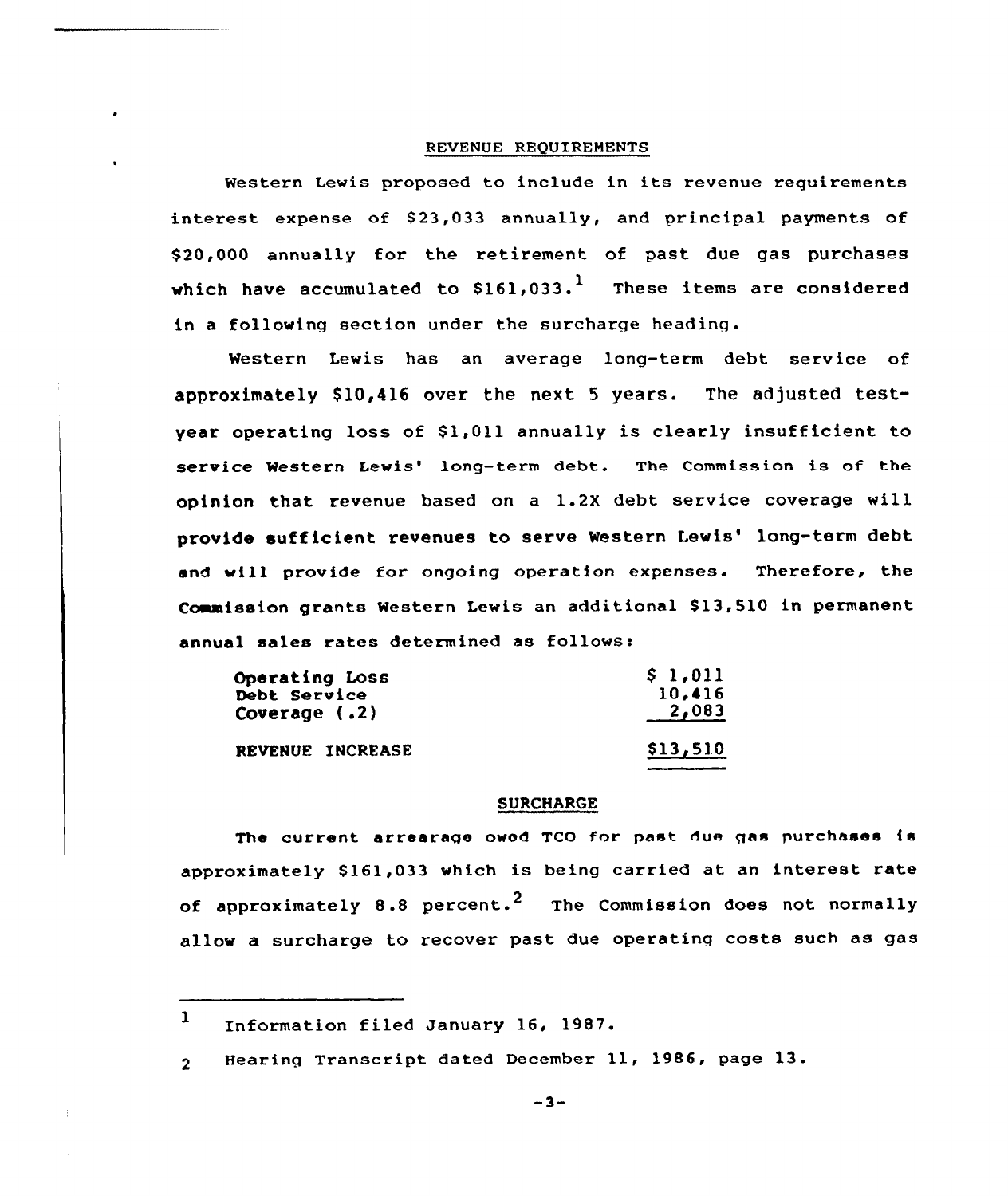purchases. However, under certain circumstances it is none-theless in the best interest of all concerned to allow a temporary surcharge. The Commission finds in this case that the arrearage in gas purchases was not the result of mismanagement and that the rates of Western Lewis are not excessive in comparison to other small gas utilities, and with regard to other sources of energy. The Commission notes that Western Lewis is a nonprofit district whose customers are primary beneficiaries of the financial integrity of the district. Furthermore, the cash flow of this small utility will not provide fer a reasonable amortization period for this past due amount and alternative financing arrangements are not allowed under Western Lewis' bond ordinance. Therefore, the Commission is of the opinion that a temporary suxcharge is warranted in this case.

Subject to TCO accepting the terms of the surcharge as detailed herein, Western Lewis should be granted approximately \$39,636 in temporary annual surcharge revenues. The surcharge will be in affect for no longer than 60 months from the date of this Order or until the past due account has been relinquished, whichever comes first. The surcharge will be <sup>a</sup> fixed monthly charge, separately identified on each customer's billing. The first money collected from each billing shall be considered surcharge revenue. The surcharge revenue shall be separately identified on all statements of operations submitted to this Commission. The money collected from the surcharge shall be deposited in an escrow account dedicated solely to the monthly payment of the arrearage of gas purchases owed TCO. Western Lewis

 $-4-$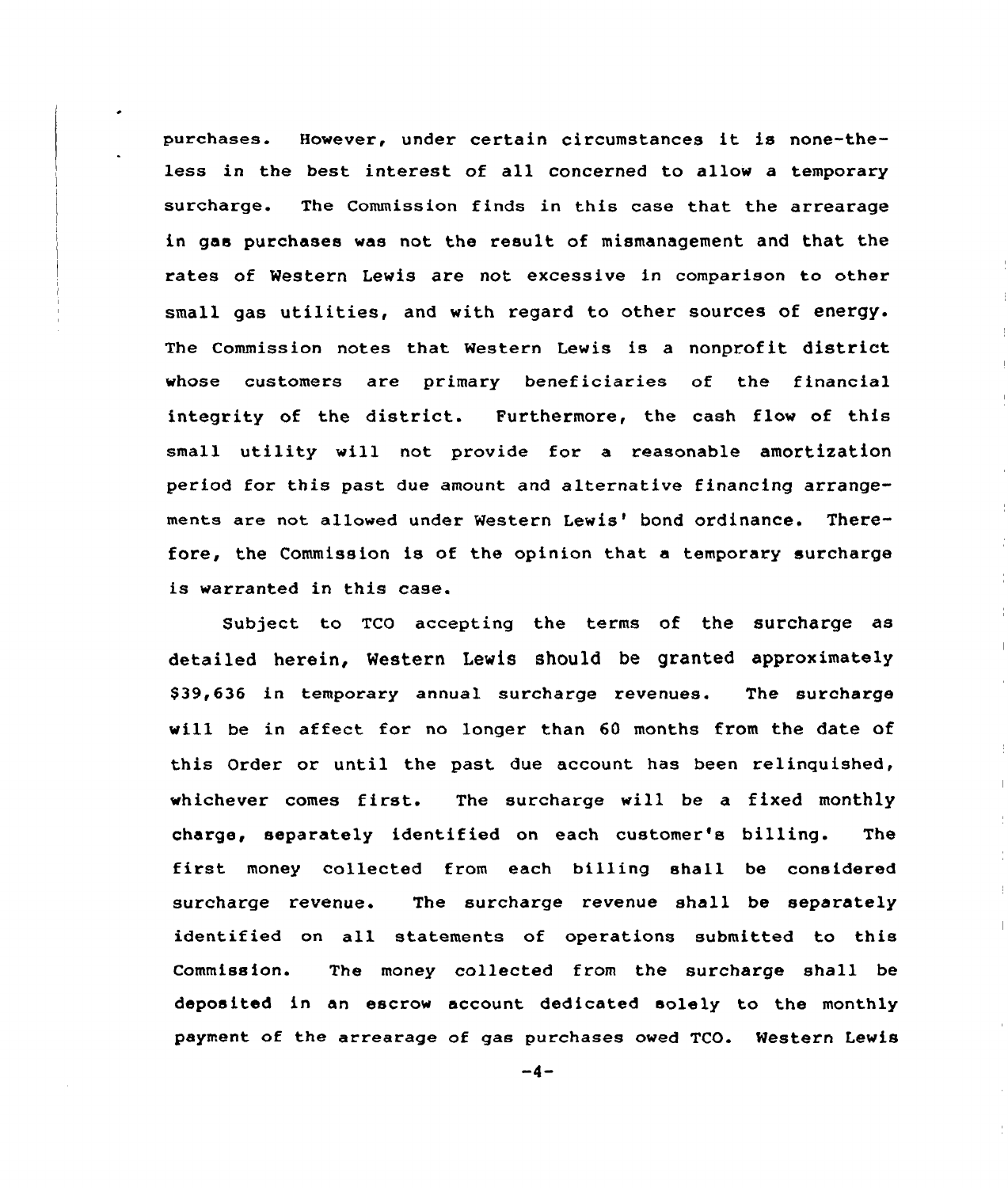shall file monthly reports within 21 days of the close of each calendar month. These reports shall contain:

- $\mathbf{1}$ . The number of customers billed the surcharge.
- $2.$ The total Mcf billed.
- 3. The total amount of the surcharge billed.
- 4. The amount deposited in escrow.
- 5. The amount paid on the arrearage broken down as to interest and principal.

For documentation of each monthly report Western Lewis shall provide:

- $1$ . <sup>A</sup> photocopy of the bank statement.
- $2.$ <sup>A</sup> photocopy of all checks disbursed from the escrow account.
- $3<sub>1</sub>$ A photocopy of all deposit receipts for the escrow account.
- <sup>A</sup> photocopy of TCO's billing showing payment and current  $4.$ balance.

### REVENVE ALLOCATION

The increase allowed to Western Lewis has been incorporated into the rate structure as a 24 cent per Mcf increase to base rates to satisfy revenue requirements. <sup>A</sup> separate billing companent allowed in this case is a twa-part surcharge consisting of a \$1 per month customer charge and a usage charge of 59 cents per Mcf to repay the past due gas purchases owed TCO.

## SUMMARY

The Commission, after examining the evidence of record and being advised, finds that:

 $-5-$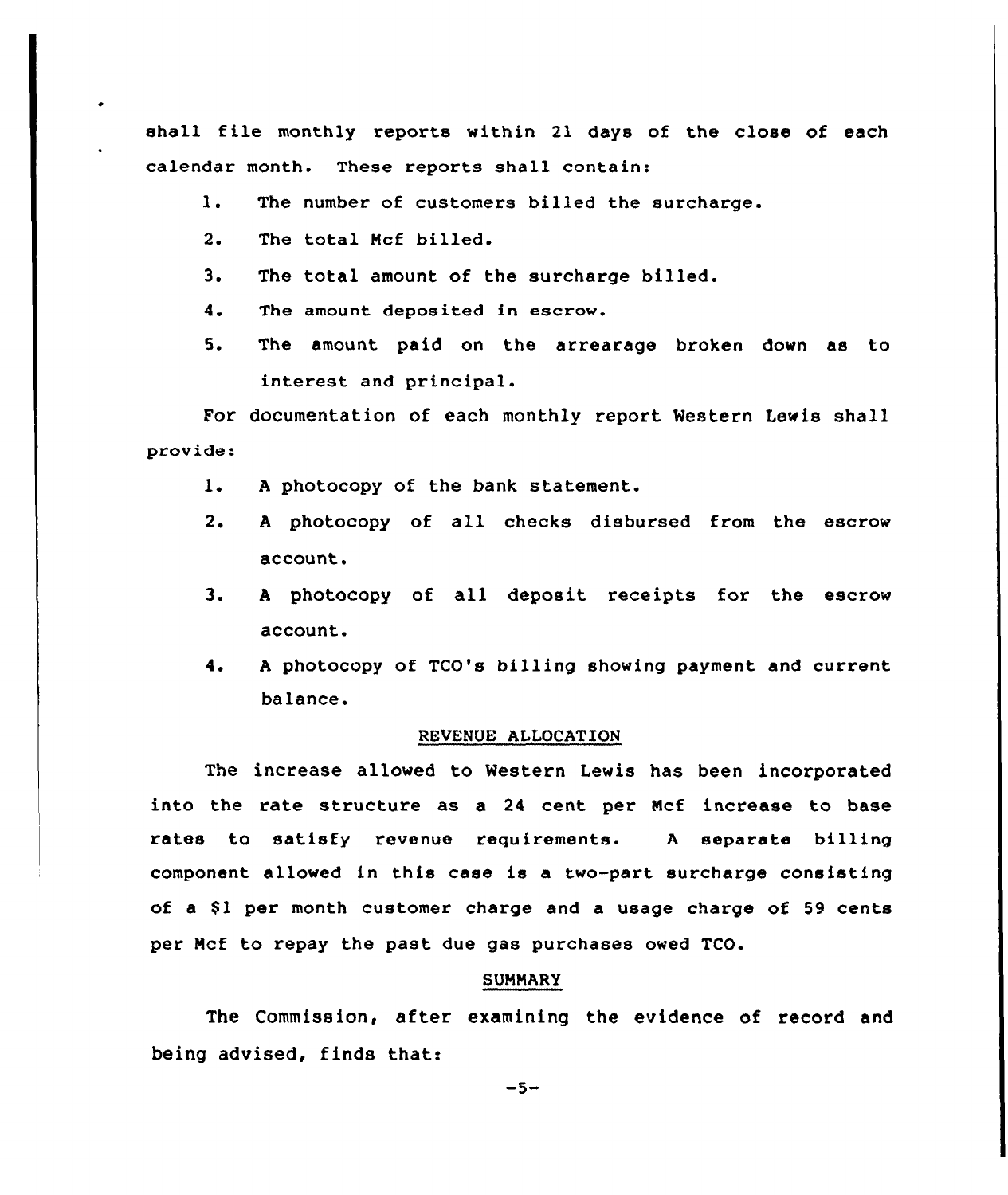l. The proposed rates are excessive and unreasonable.

2. The rates and charges in Appendix A are the fair, just and reasonable rates and charges to be charged by western Lewis.

3. Western Lewis should be granted a temporary surcharge to pay the arrearages owed for gas purchases.

4. The surcharge should continue for no longer than 60 months from the date of this Order.

5. The reporting, accounting and documentation requirements described in this Order are necessary and in the public interest.

6. The surcharge revenue should be placed in escrow and used exclusively to pay the arrearage of gas purchases.

IT IS THEREFORE ORDERED that:

l. The rates and charges in Appendix <sup>A</sup> be and they hereby are approved for service rendered by Western Lewis on and after the date of this Order.

2. The rates proposed by Western Lewis be and they hereby are denied.

3. Western Lewis shall comply with the reporting, accounting and documentation requirements described herein.

4. Western Lewis shall place the surcharge revenue in escrow and use the surcharge revenues to pay the arrearage of gas purchases exclusively.

 $-6-$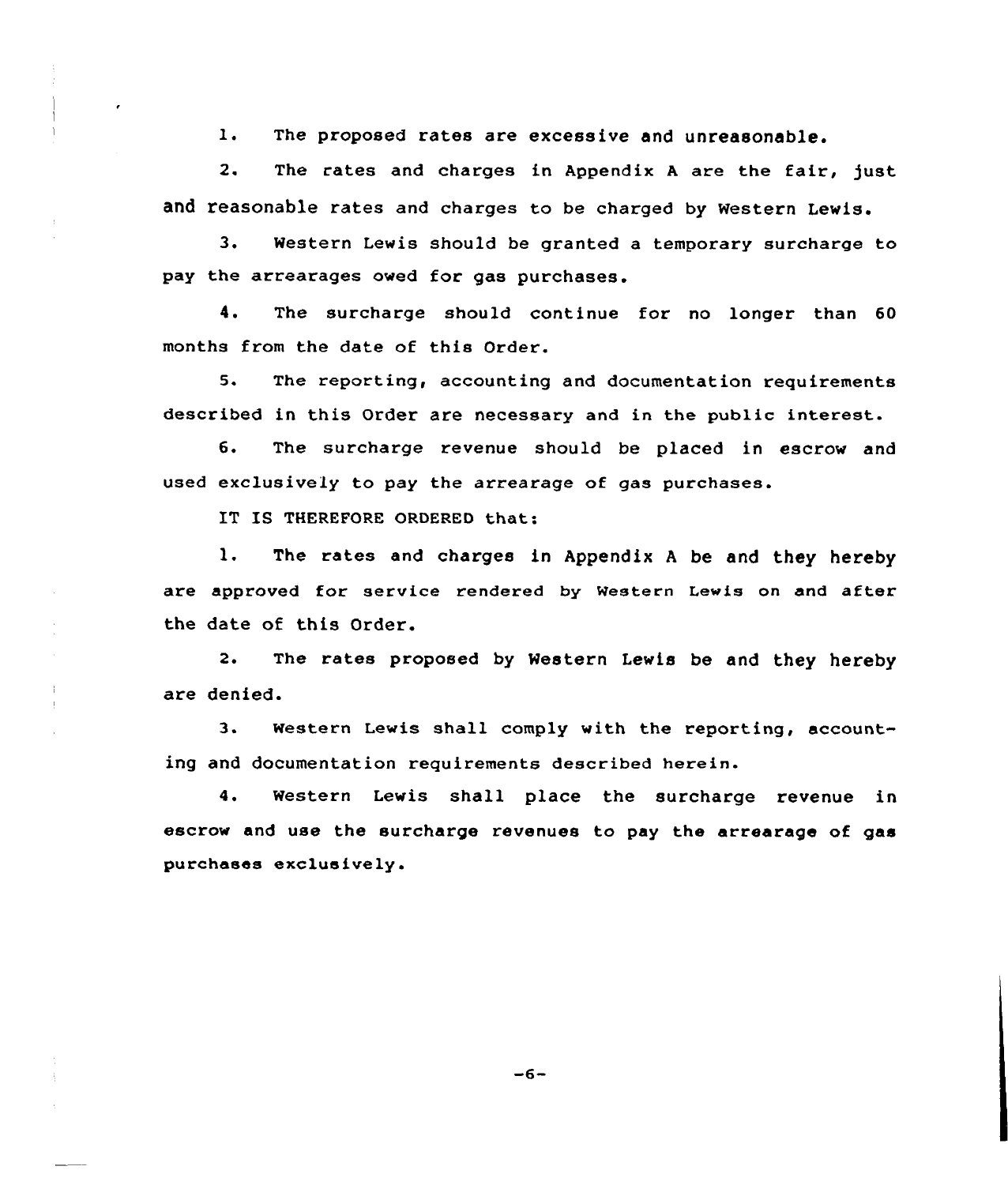Done at Frankfort, Kentucky, this 4th day of February, 1987.

PUBLIC SERVICE CONNISSION

Cribial D. Hemanife  $\overline{z}$ Vice Chairman

Commissioner

ATTEST:

Executive Director